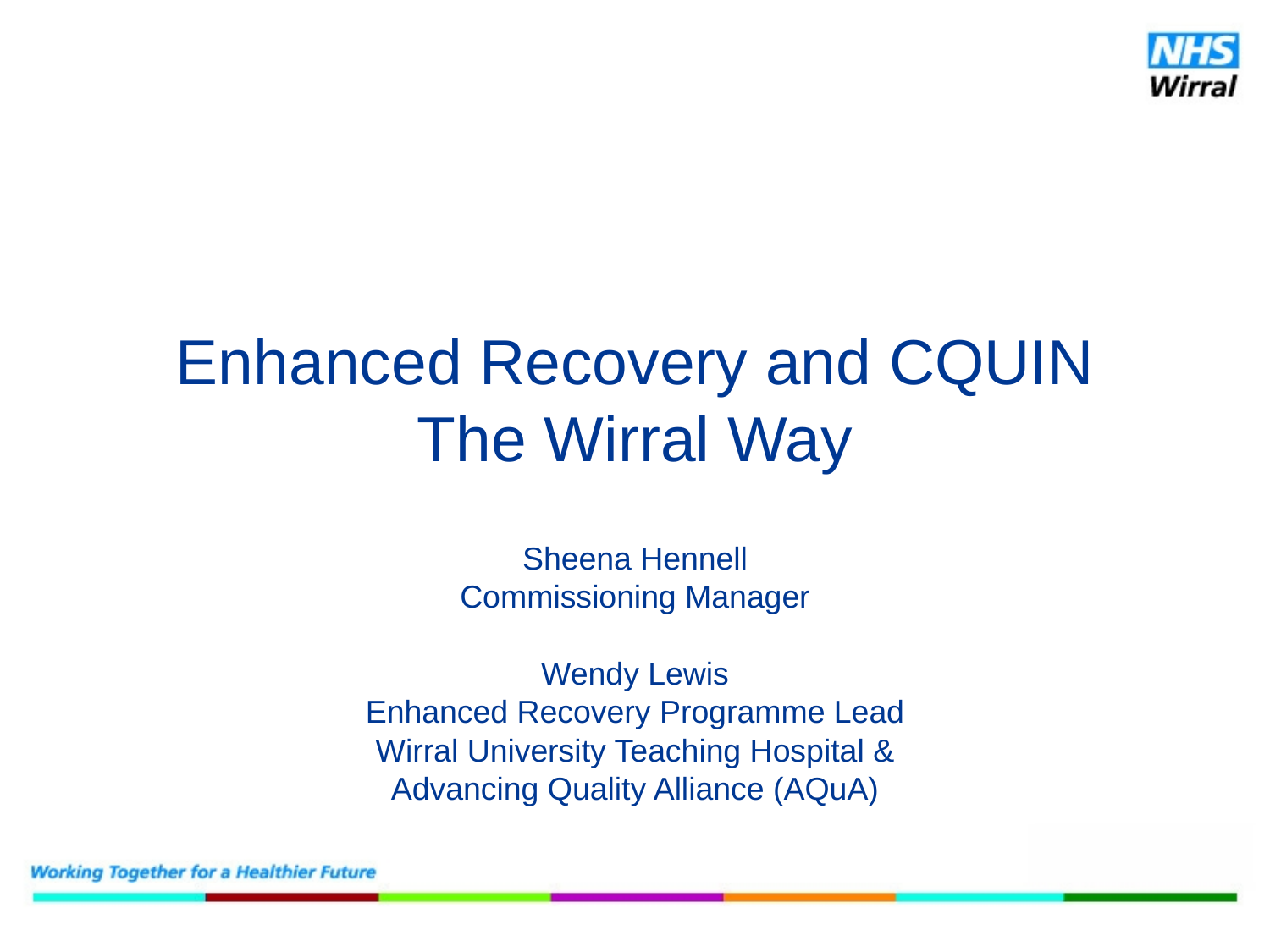

#### Wirral Peninsula



**Working Together for a Healthier Future** 

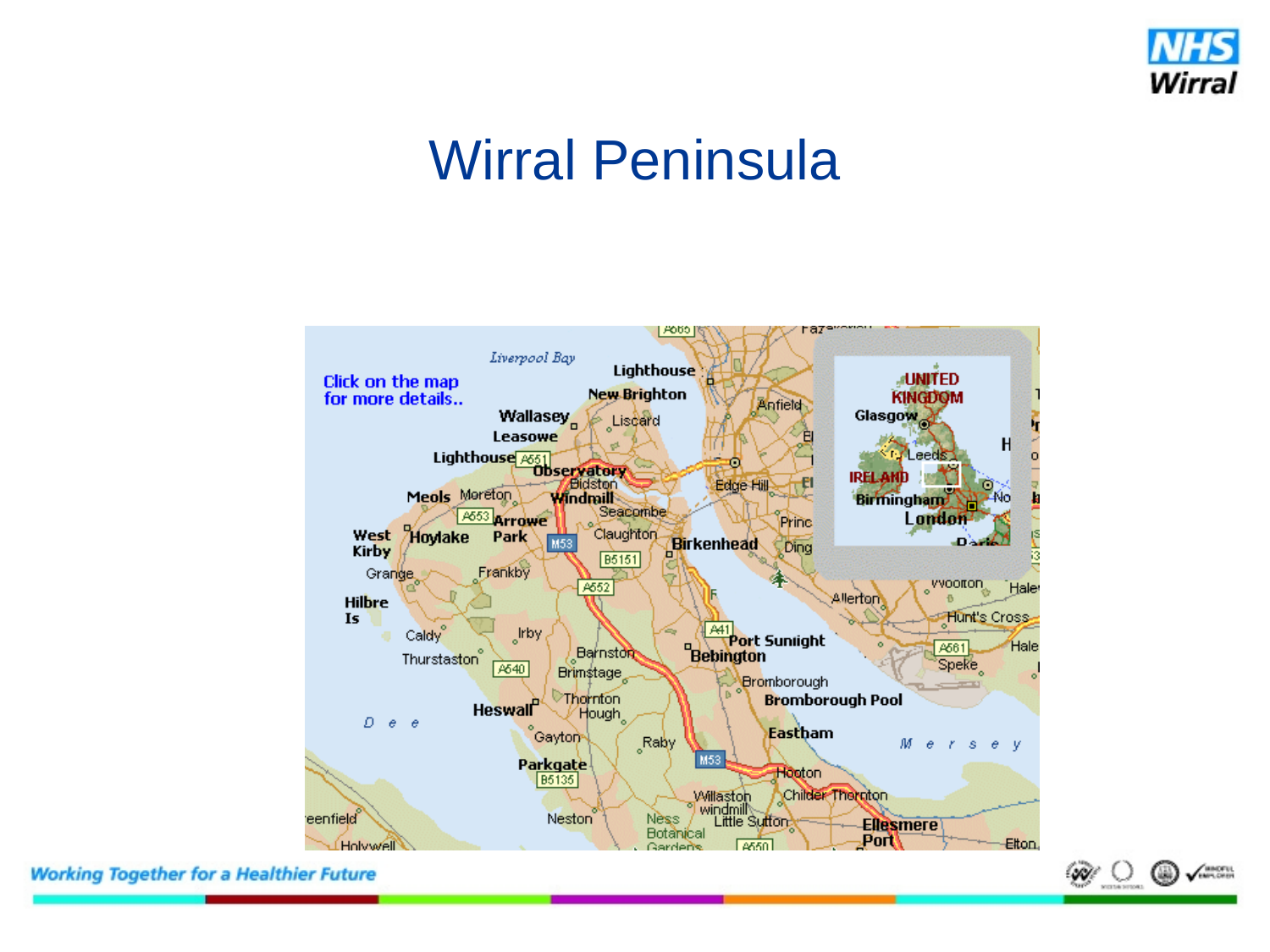

## **With**

- One acute trust
- 62 GP practices
- Surrounded by water
- Sound evidence of ERP for colorectal surgery
- The desire to adopt other speciality pathways

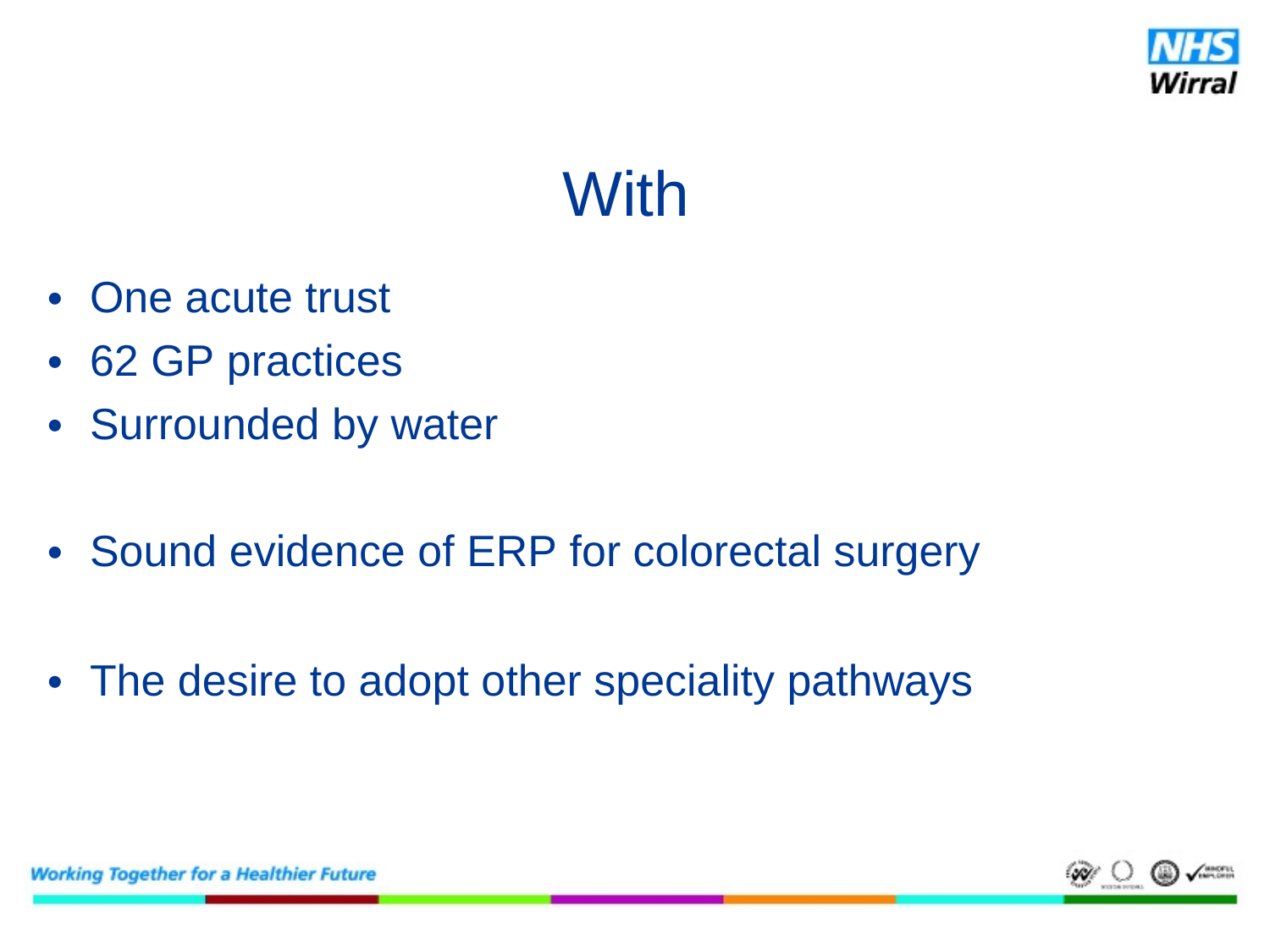

#### Drivers for Wirral ERP

- Successful Colorectal implementation since 2007
- Quality and QIPP agenda
- Local engagement
- National programme support
- Local commissioning aim
- PPI and patient experience

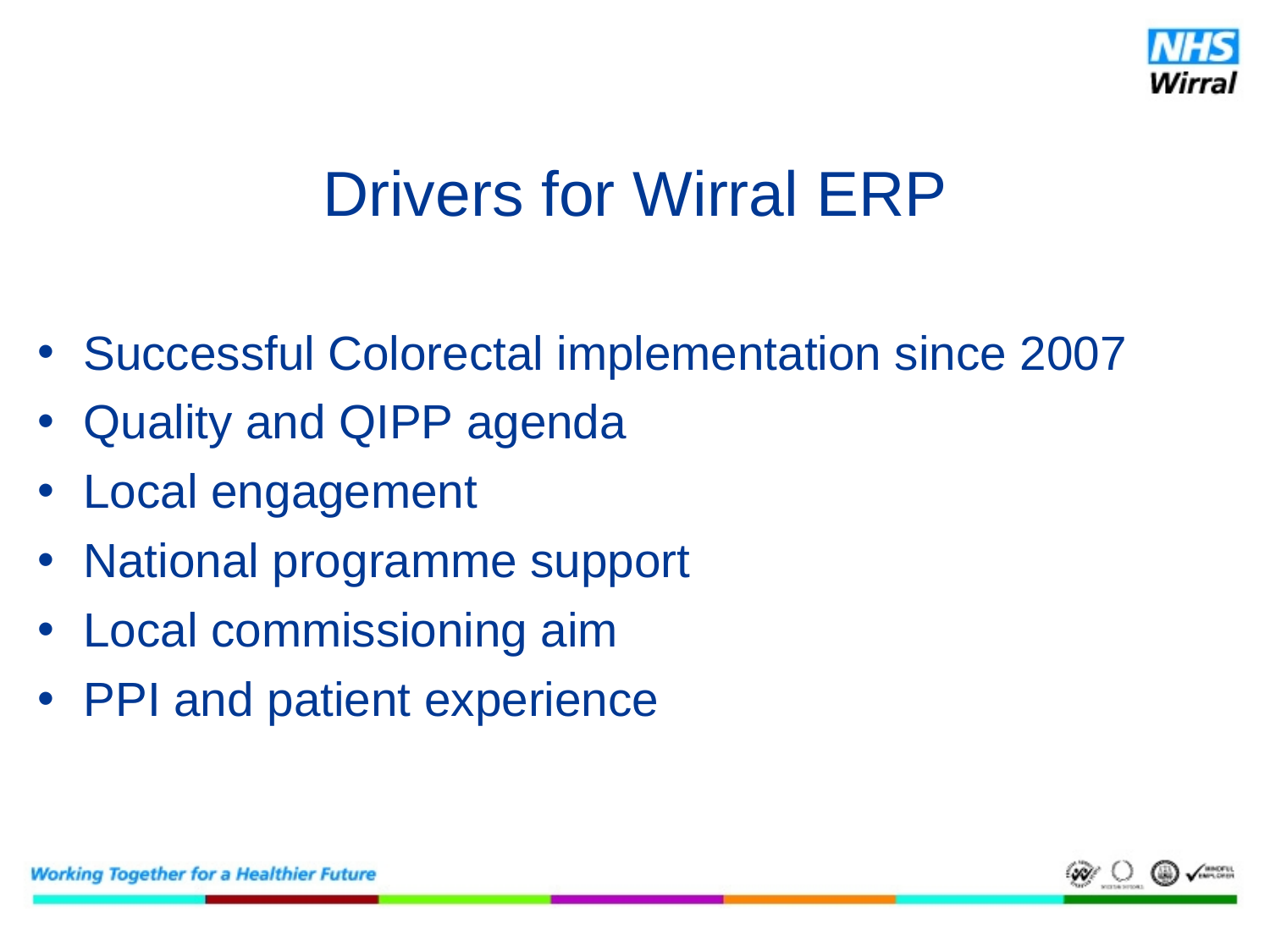

## Getting Buy in

- Modernisation teams
- Director of Commissioning support
- Acute trust support
- Presentation to PEC, gained GP support, June 2010
- Agreement to commission ERP pathways

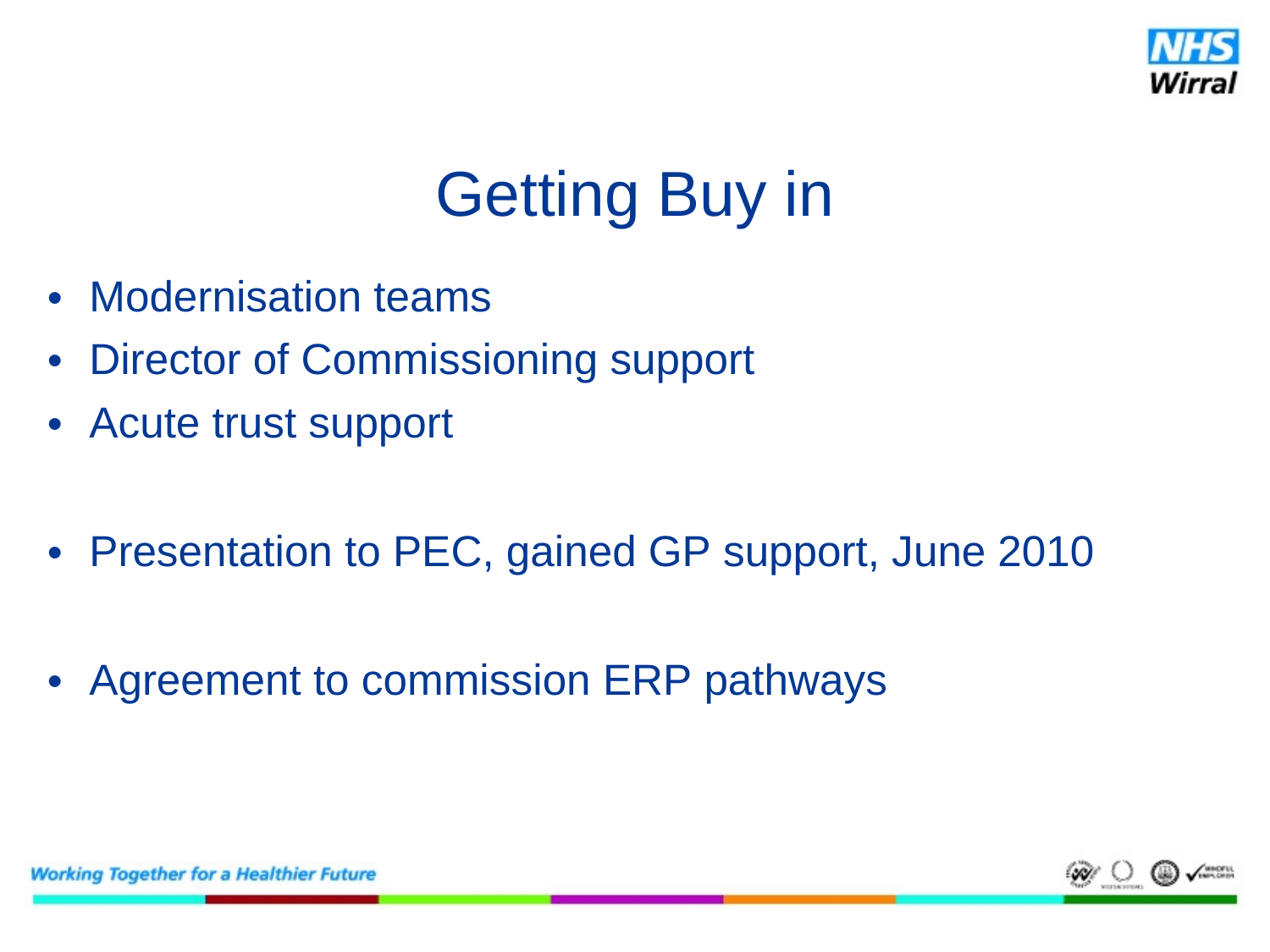

#### ER Pathways in 4 Specialities

- Colorectal (Reversal/ Closure of Stoma in addition to all resection surgery)
- Gynaecology (Hysterectomy and Prolapse Repair)
- Urology (Cystectomy and Radical Prostatectomy)
- Orthopaedic (elective Primary Hip and Knee)
- Vascular (Aortic surgery and amputations)



**Working Together for a Healthier Future**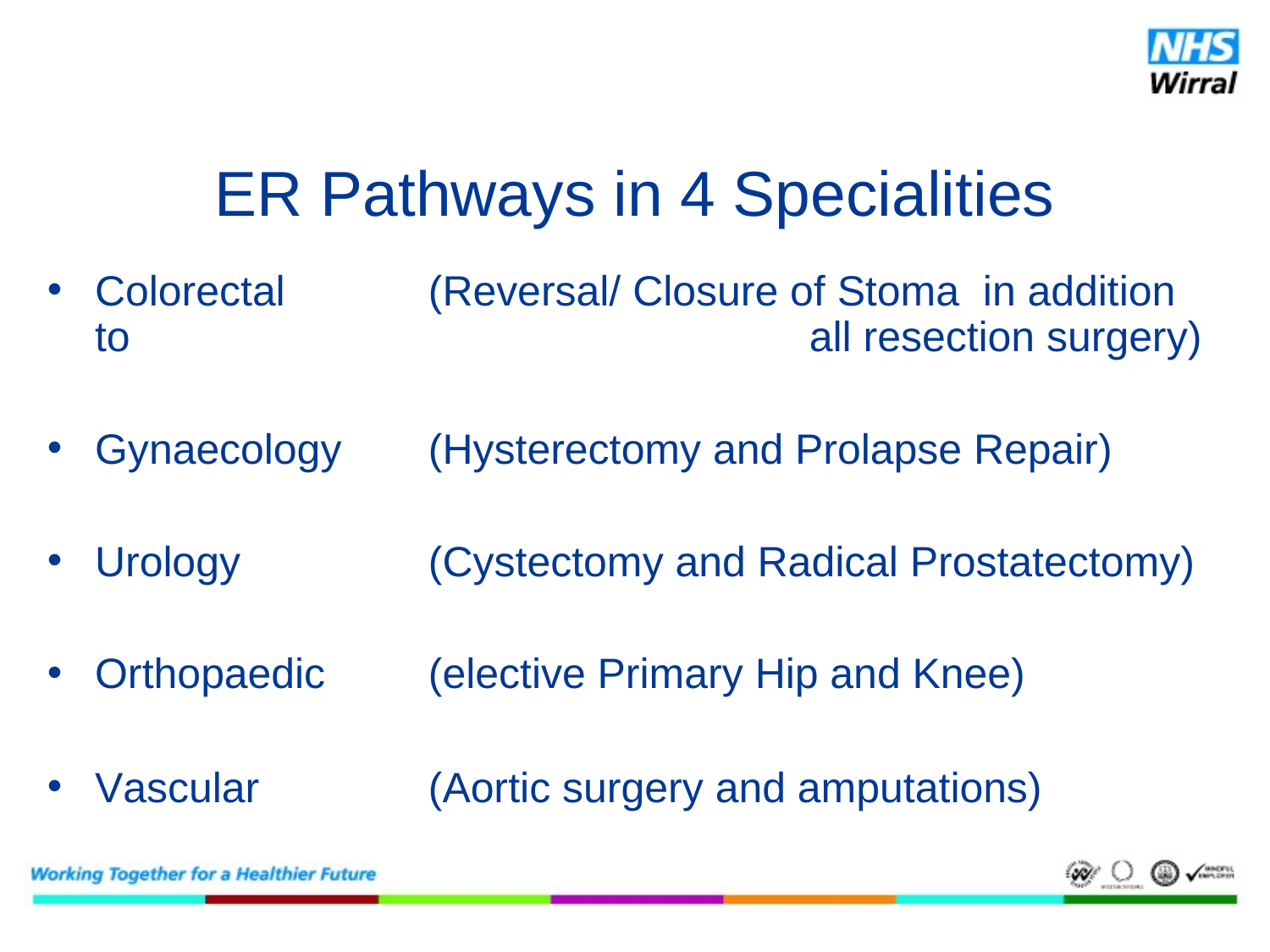

## Getting Started

- Commissioning intention via CQUIN shared with Wirral Hospital Trust
- ERP facilitator and Clinical Lead for ERP identified
- Lead clinicians for each speciality identified
- Meetings set up with individual specialities to include lead WUTH clinician, speciality anaesthetist, nursing staff, commissioner and GPs



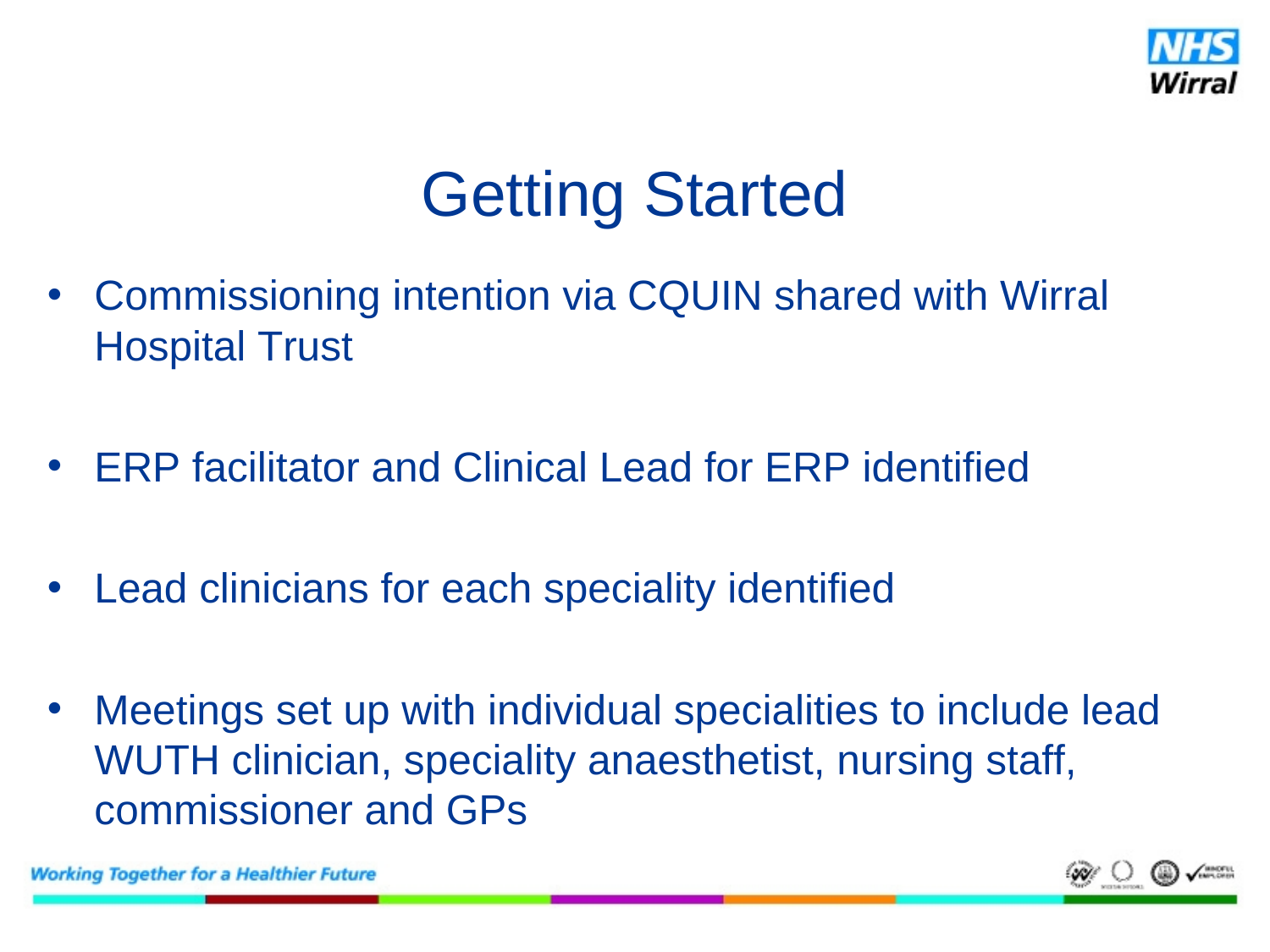

## **Workshops**

- Brief introduction from Commissioner
- CQUIN intention
- Standard documentation tailored to speciality
- GP engagement
- 2 pathways chosen by the teams
- Outcomes identified
- Gaps identified and action plans created
- Time lines for staged implementation agreed

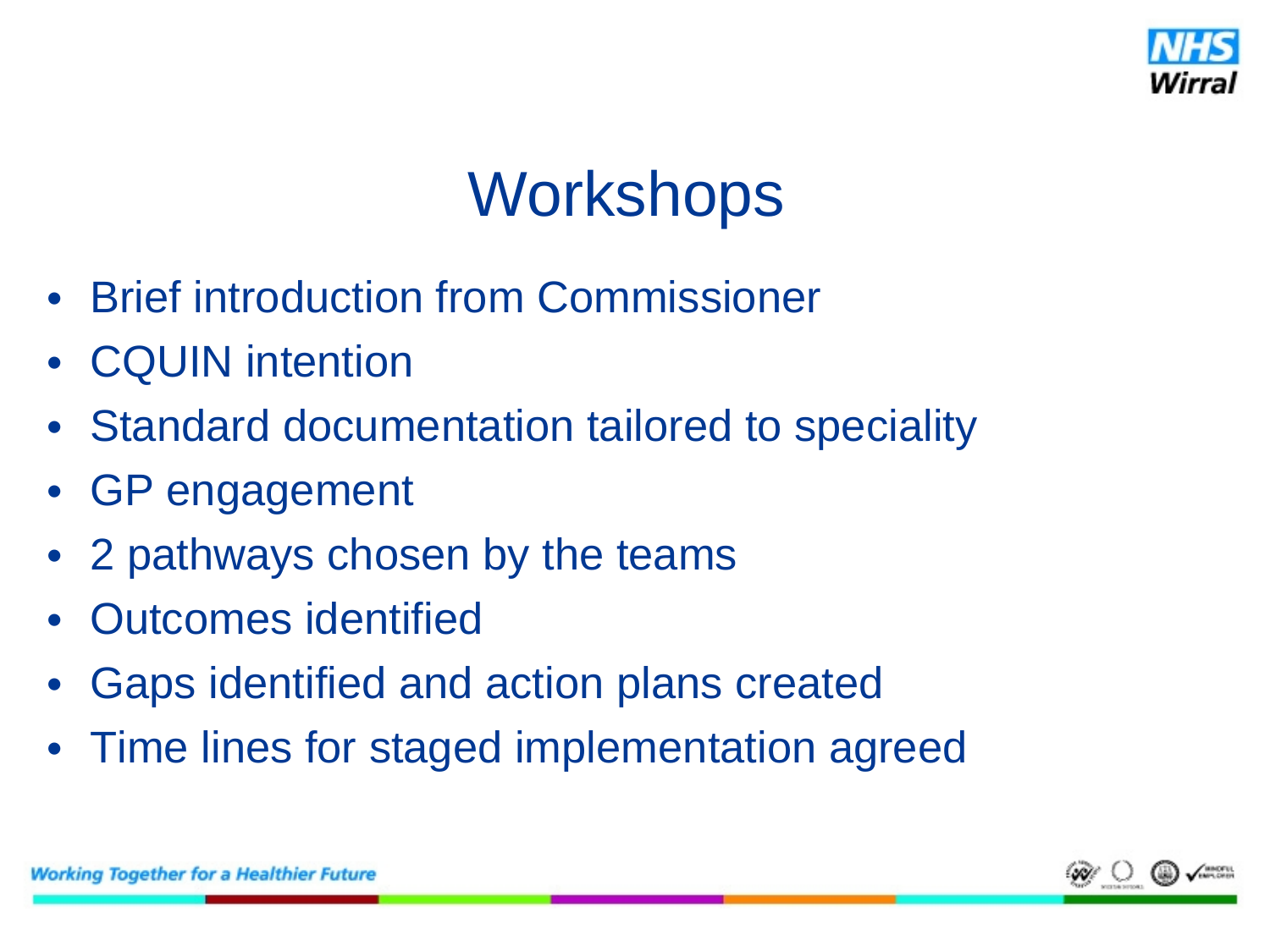

## Key Workshop Goals

In other words 'agreement'

- Standardisation of practice, pre, peri and post
- Agreement for protocols e.g. for anaesthesia and pain management
- Agreement re post operative rehabilitation
- Include patient/GP/ community nursing information leaflets
- Promote team participation across primary and secondary care

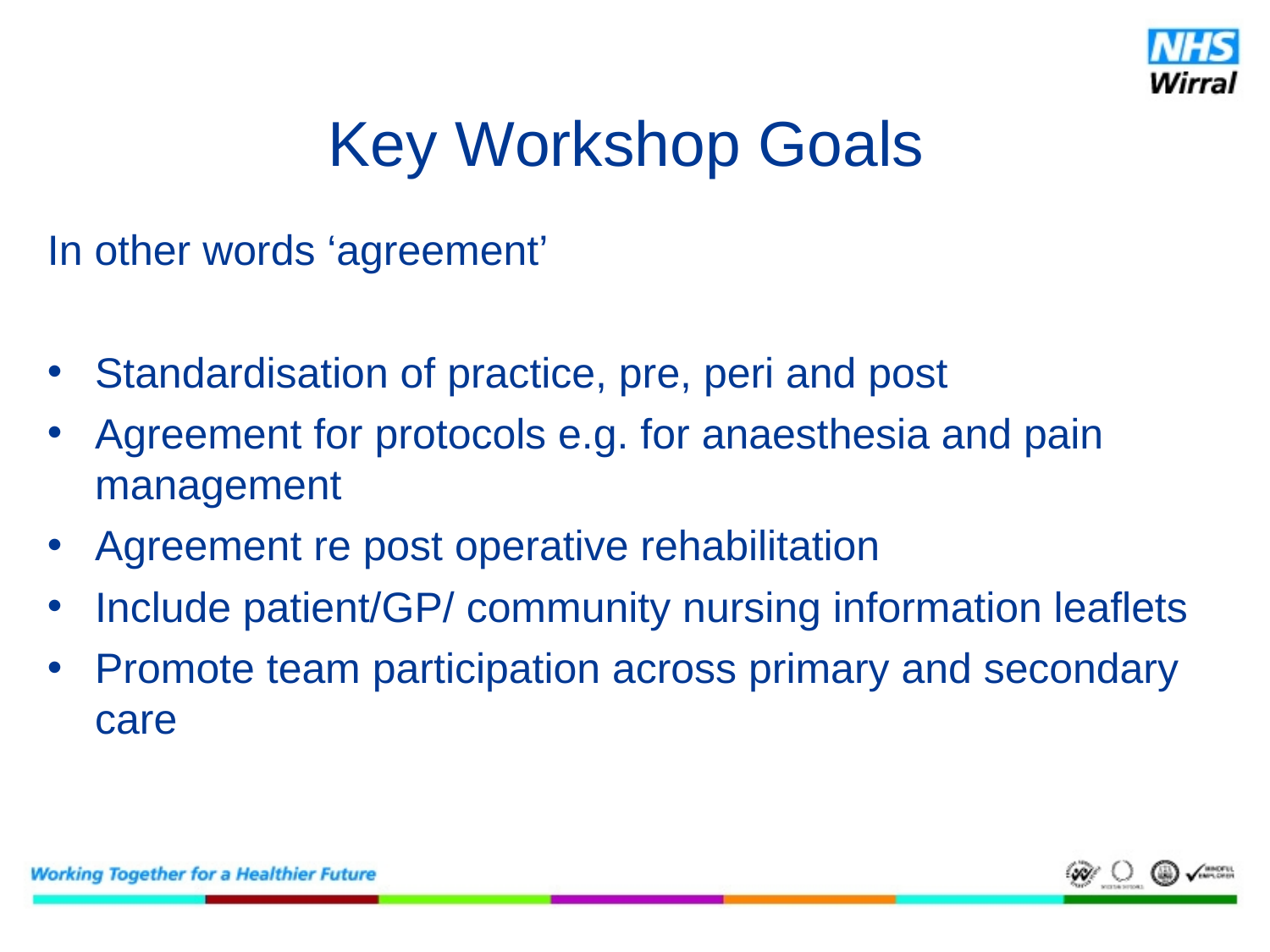

# CQUIN Negotiation

- During contract negotiations CQUIN proposals are submitted for discussion
- PCT/Consortia make final decision on local **CQUINS**
- NHS Wirral agreed ERP CQUIN
- CQUIN formally developed with quarterly targets and agreed with WUTH
- Baseline for LOS and readmissions agreed and targets negotiated for each pathway.
- Percentage of incentivised monies agreed (375k)

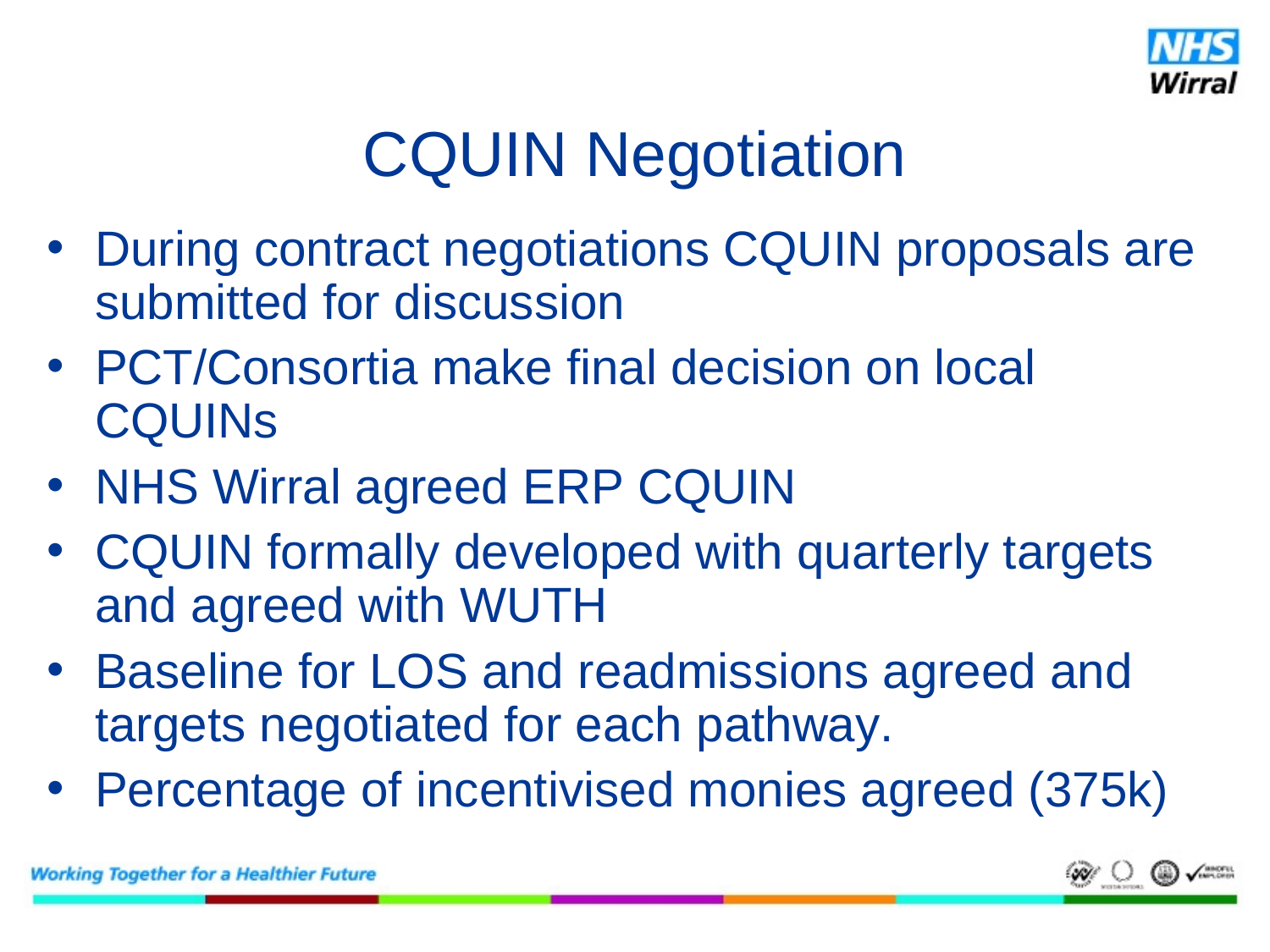

## Milestones for Measurement

- Collaborative approach required
- Use national reporting tool to provide evidence of compliance with 6 key ERP elements for every patient
- Reduction in LOS
- Reduction in readmissions
- Patient experience improvement

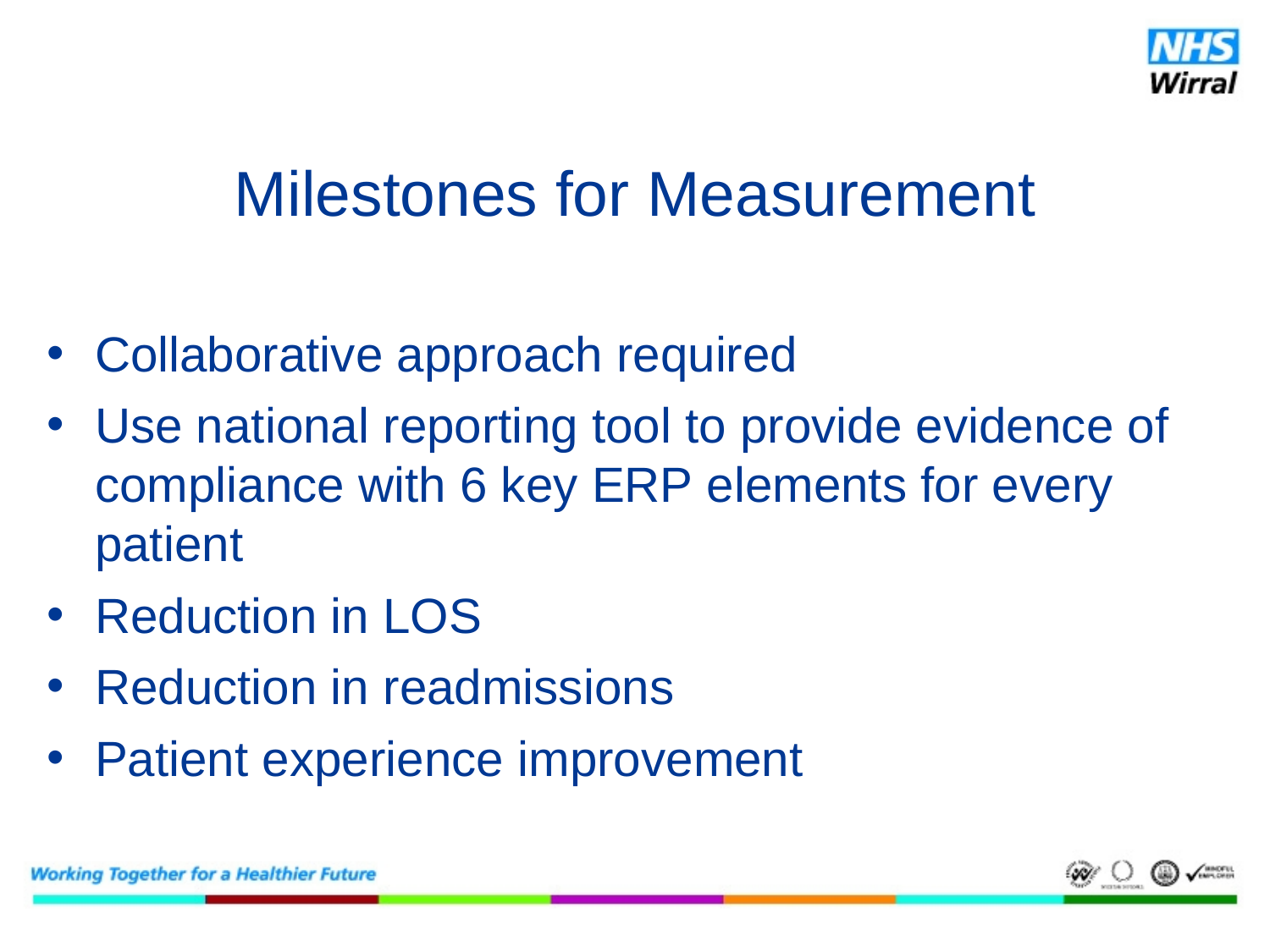

## Reporting

| Rules for achievement of milestones (including evidence to be<br>supplied to commissioner)                                                 | Date milestone<br>to be reported | <b>Milestone</b><br>weighting (% of<br><b>CQUIN scheme</b><br>available) |
|--------------------------------------------------------------------------------------------------------------------------------------------|----------------------------------|--------------------------------------------------------------------------|
| Identify individual(s) responsible for reporting and analysing ERP data in line<br>with national reporting tool by end of June 2011        | $ ul-11$                         | 1.00%                                                                    |
| Implement Colorectal and Gynaecology pathways by the end of Q1                                                                             | $ ul-11$                         | 4.00%                                                                    |
| Implement Orthopaedic, Urology and Vascular pathways by the end of Q2                                                                      | $Oct-11$                         | 4.00%                                                                    |
| Identify baselines for Length of Stay (LOS) from 2010/11 and agree targets<br>with commissioners for each ERP pathway by end of Q2 2011/12 | $Sep-11$                         | 1.00%                                                                    |
| Achieve agreed LOS targets for each pathway by end of Q4                                                                                   | Apr- $12$                        | 2.00%                                                                    |
|                                                                                                                                            |                                  |                                                                          |
|                                                                                                                                            | Total                            | 12.00%                                                                   |



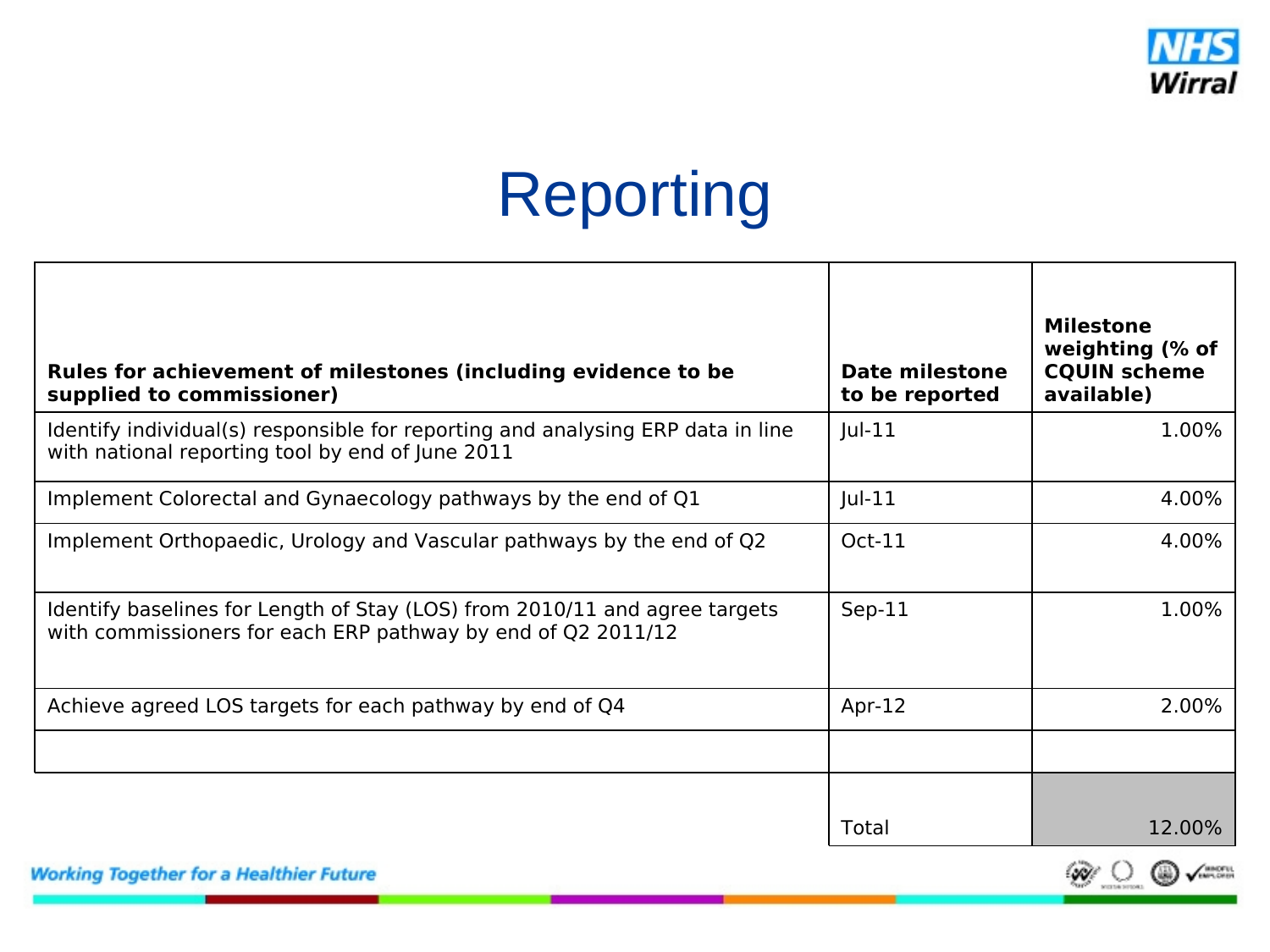

## Activity

- 3 workshops which combined Acute Trust and community nursing teams.
- Development of ER Project Board Chaired by Director of Nursing
- Significant amount of preparatory work for the 4 new specialities.
- Reporting for Colorectal and Gynaecology commenced July - small numbers yet
- Other pathways start reporting in October

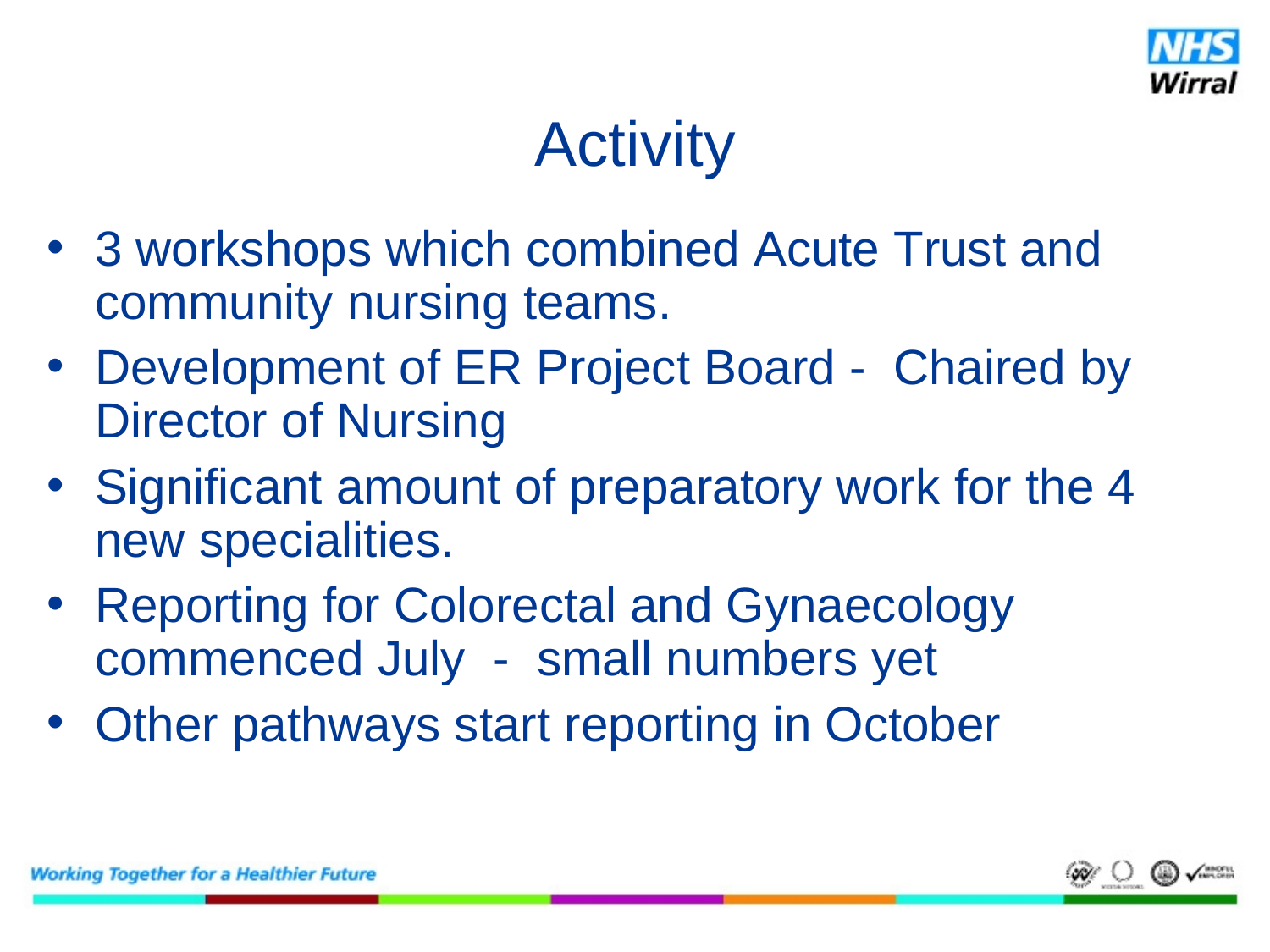

### **Summary**

- Commissioner involvement has enabled spread of ERP from the 1st initial speciality to widespread local adoption
- The contractual obligation has ensured ERP status as organisational priority with Executive support